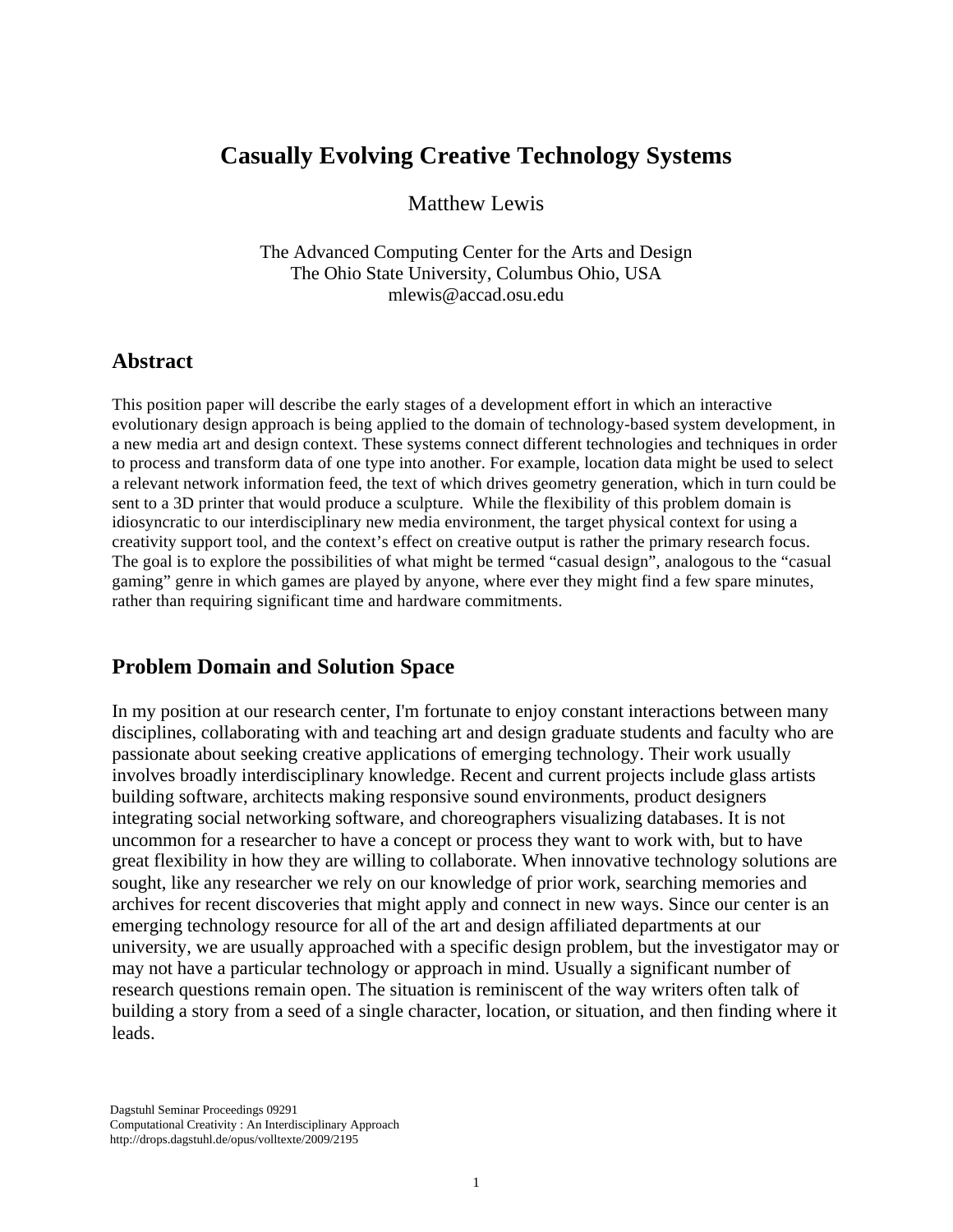A typical iterative design search for creative solutions proceeds: "What if we tried this approach? What are our options? If we send the information to this software, then we could process it so that it could be displayed like this..." Active participation in this discussion requires not just an ongoing broad awareness of the relevant technical building blocks that constantly become available within our respective fields, but also the ability to recall the possible technical options that have been reviewed in recent months and years. This last part is becoming increasingly daunting: it is commonplace to discover a half-dozen fascinating and potentially relevant new technology capabilities a day via an array of easily customized information feeds such as news blogs, Twitter, Delicious, etc. Examples of the breadth of emerging technology resources students and faculty have at their disposal at our university should be instructive: physical computing sensors and actuators; 3D printing and laser cutting fabrication systems; multi-touch, stereo projection, and VR displays; motion tracking, analysis, and recognition; distributed computing; speech recognition and synthesis; computer controlled physical lighting and multichannel sound; real-time 3d virtual characters, environments, and dynamics simulation software.

In practice, our need to develop creative systems by assembling hierarchies of different technologies tends toward a small set of purposes. Initially experience is gained combining interesting new tools or resources, so that we'll be able to demonstrate their integration to others who would find this useful. We try to create simple, clear examples to serve as resources that others can use as flexible building blocks for their own systems (and to help them learn on their own.) Teams of individuals from different disciplines often develop such systems as part of collaborative production and research efforts.

Might this space of creative possibilities more formally be represented so that it could be explored via a generative system, for use as a creativity amplification tool? If a sufficiently rich solution space can be crafted such that it can be gradually navigated, with individual solutions presented rapidly and in parallel, then the use of an interactive evolutionary design interface would be feasible. In addition, this sort of interface would be ideal for the desired target context: expanding the location of creative work into our larger environment (as is occurring with most other computer-mediated activities) instead of remaining tied to desk, chair, and keyboard.

## **Personal Descriptive Ontology**

My early efforts at representing a creative space of technology possibilities in as simple a manner as possible are proceeding using a minimal descriptive ontology. I'm purposely pursuing a very simple fixed set of categories, properties, and relationships sticking to a "tagging" strategy as much as possible. This will be explained more below. Note that "ontology" is being used in the computer science sense of the term, rather than the philosophical. This clarification seems worth mentioning in an interdisciplinary context in which there is often confusion over such terms [Zun06]. (E.g., "Autonomous", another important term in generative design, seems to hold a similarly contentious position between CS and philosophy usages.)

My starting place is a set of available, interesting, and useful technical resources, a subset of which is listed above (e.g., "3D printing", "VR", "voice recognition", and "motion tracking"). This collection of "techniques and technologies" has been abbreviated to the shorthand "teks" in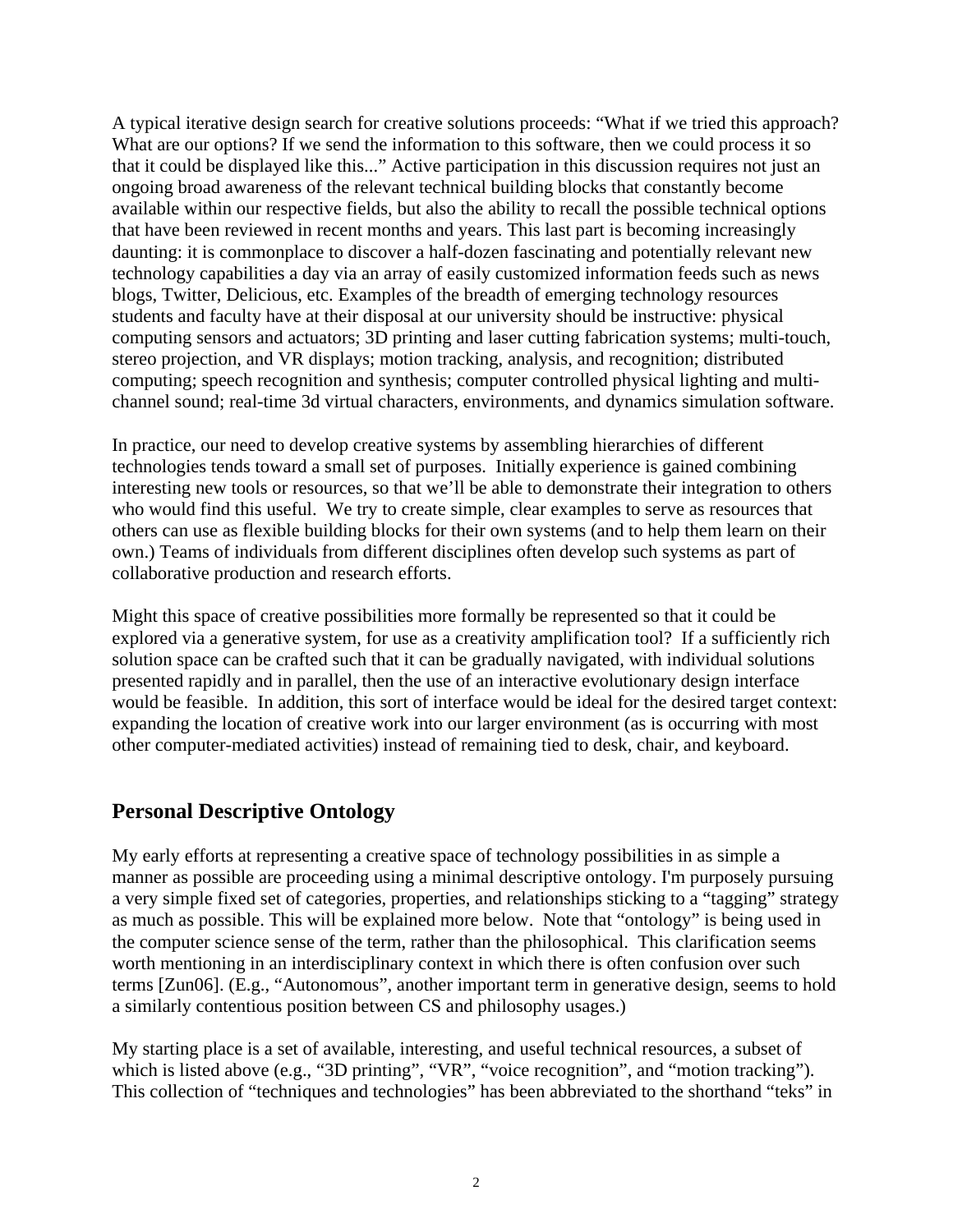this project. These represent brief descriptions of building blocks or tools in my subjective creative space. For someone else, this list of terms might represent colors, shapes, 2D design principles, or other abstract concepts, and their useful capabilities.

A "tek" then has what can be thought of roughly as inputs and outputs: things they "take" (or make use of) and things that they can "make" (or influence). Straightforward examples include voice recognition software taking in speech and producing text, or 3D printers using geometry files to make physical objects. I will refer to these inputs, sources, and outcomes as data "types", (though this is a fairly unsatisfying term.) These are represented by nothing more than a simple lists of associated keywords: one for the types a tek can "take", and a second list for the types of things a tek can "make".

Here is how a few new media works might be described in this manner:

```
(speech)->voice_recognition->(text)->3Dsoftware->(image)->projector->(projection)
(sound)->microphone->(signal)->electronics->(magnetic_field)->ferrofluid->(form)
(person)->camera->(image)->face_id->(signal)->electronics->(voltage)->robot->(motion)
```
Some teks are narrowly defined by the few types they can handle (e.g., "voice recognition"), while others are extremely general, potentially interacting with dozens of teks or types (e.g., "script", "signal", "voltage", "electronics", "motion", "object"). Some terms might serve as both types and teks, such as a person or a surface. The lack of formalization and constraint in their description should definitely give pause to categorization experts, as their boundaries are very ill defined. But I would argue this is actually a strength. It seems important that the system be defined so that one does not increasingly worry about categorization as the collection grows in complexity. I would like to throw in new terms and be confident that it will continue to work well enough. Those who have trusted sites like Delicious with their tag collections have first hand experience, while I suspect many who started down the road of attempting to maintain precise tag categories likely stopped at some point because of the interface "friction" involved with adding new tags. There is perhaps an interesting analogy to the expression function lists of evolutionary image making [Sim91]. Terms selected less will likely be removed from the list of available functions, and those that seem to yield greater fitness results will remain over time. Ultimately the goal is for new additions to the lists not to matter: throw them into the list and simply judge what comes out. This is clearly more in the spirit of a genetic algorithm approach than with carefully crafted classical AI rule-based systems.

While I've found a natural temptation to inch closer to creating a "proper" ontology with my urge to further detail my categories, the opposite approach, using a flat list of "tags" (again, simply unconstrained descriptive keywords) becomes quickly more appealing from a user interface and data entry standpoint. While the Semantic Web continues to inch forward, nearly all successful content management sites (for links, blogs, images, video...) now support simple tagging. For an accessible, influential article comparing ontologies and tags, see [Shi09].

This personal, narrow-domain ontology could certainly be made ever "flatter" like an entirely tag-based systems, or easily more clean and precise to be machine readable (and reasonable). My limited experience with formal ontology building software interfaces revealed that ontologies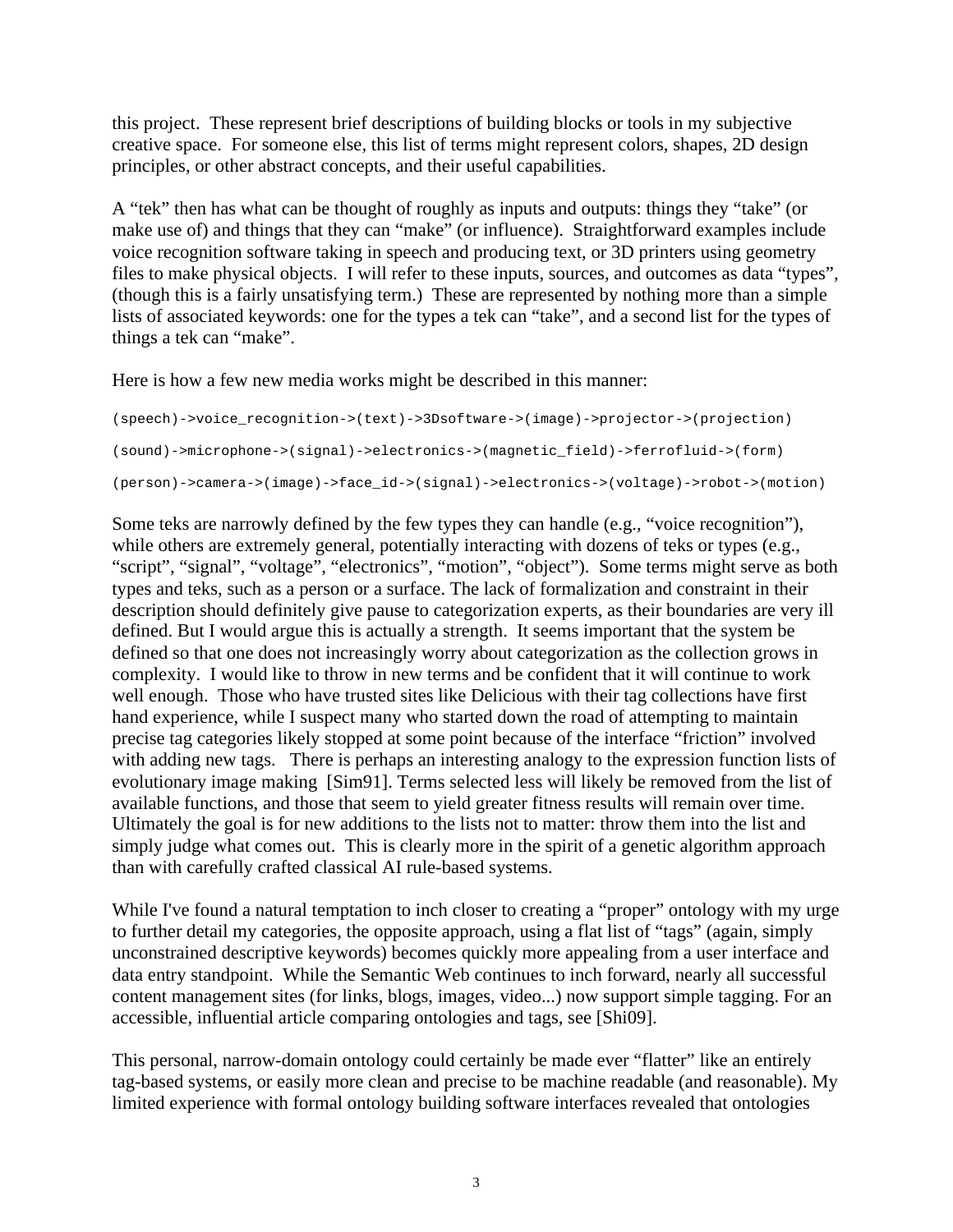were challenging to "hold in mind", add to, and maintain. Lacking a good visualization, it was hard to consider all the necessary ramifications of changes beyond a certain (low) level of complexity. While I've found collections of tags much easier to make use of, one cannot be sure one is finding all of the options: there may be redundancies, misspellings, missed synonyms, plural versions, etc. This has proven surprisingly acceptable however for the non-critical domains in which tags are commonly used.

Furthermore AI's "common sense" problem applies in any comprehensive attempts to represent all relevant relationships between attributes of systems. It is my working hypothesis in this experiment that a manageable handful of tags for each tek will suffice to obtain sufficient richness in the solution space. This will be the case as long as the recognition of value and interpretation of terms resides in a human evaluator, rather than needing to be embedded in the system (as would be necessary for semantic web style machine evaluation and traversal of the solution space.)

Some systems in this domain are naturally easier to describe in these terms than others, just as some paintings can be described in terms of color and shape, while others cannot. What knowledge needs to be represented to describe the great new media works of artists Matt Kenyon and Doug Easterly [Ken09]? In one, a robot seeks and consumes Coke, which eats through its skin, eventually killing it. In another, reports from a web site on the death counts of soldiers trigger a wearable machine to cause pain. Must terms such as "pain, consumption, eating, death, and skin" explicitly be integrated? The following ambiguously captures the technology flow, but completely misses semantics:

(webfeed)->electronics->(motion)->object->(contact)->person->(sensation)

The system design will allow a given term to have a list of synonyms, words that the software will treat equivalently but which obviously will be interpreted differently by the reader. For example the more general "webfeed" might be instantiated as "stock\_market", "deaths\_reported", "weather\_data", while "sensation" could be similarly substituted with "pain", "irritation", "pleasure", etc.

When one reads a brief description of a project like, "text from poems is projected, falling and accumulating on the viewer's shadow" or "packs of toy robot dogs search for toxins with sensors" the appeal of the idea can be quickly appreciated. Does the description need to be "rendered" in a natural language form? It does seem that a great deal of value is added when:

(touch)->wearable->(signal)->remote\_server->(streaming\_audio)->speaker->(sound)

…is presented as "touching the dress lets you hear the sounds of animals in a distant forest"?

With Jim Campbell's "Formula for Computer Art" in mind [Cam09] it seems worth remembering that the evaluation of something like a twitter feed driving color is likely to reside in the eye and the intent of the beholder, rather than to be embedded in the system:

(text)->twitter->(words)->electronics->(voltage)->LEDs->(color)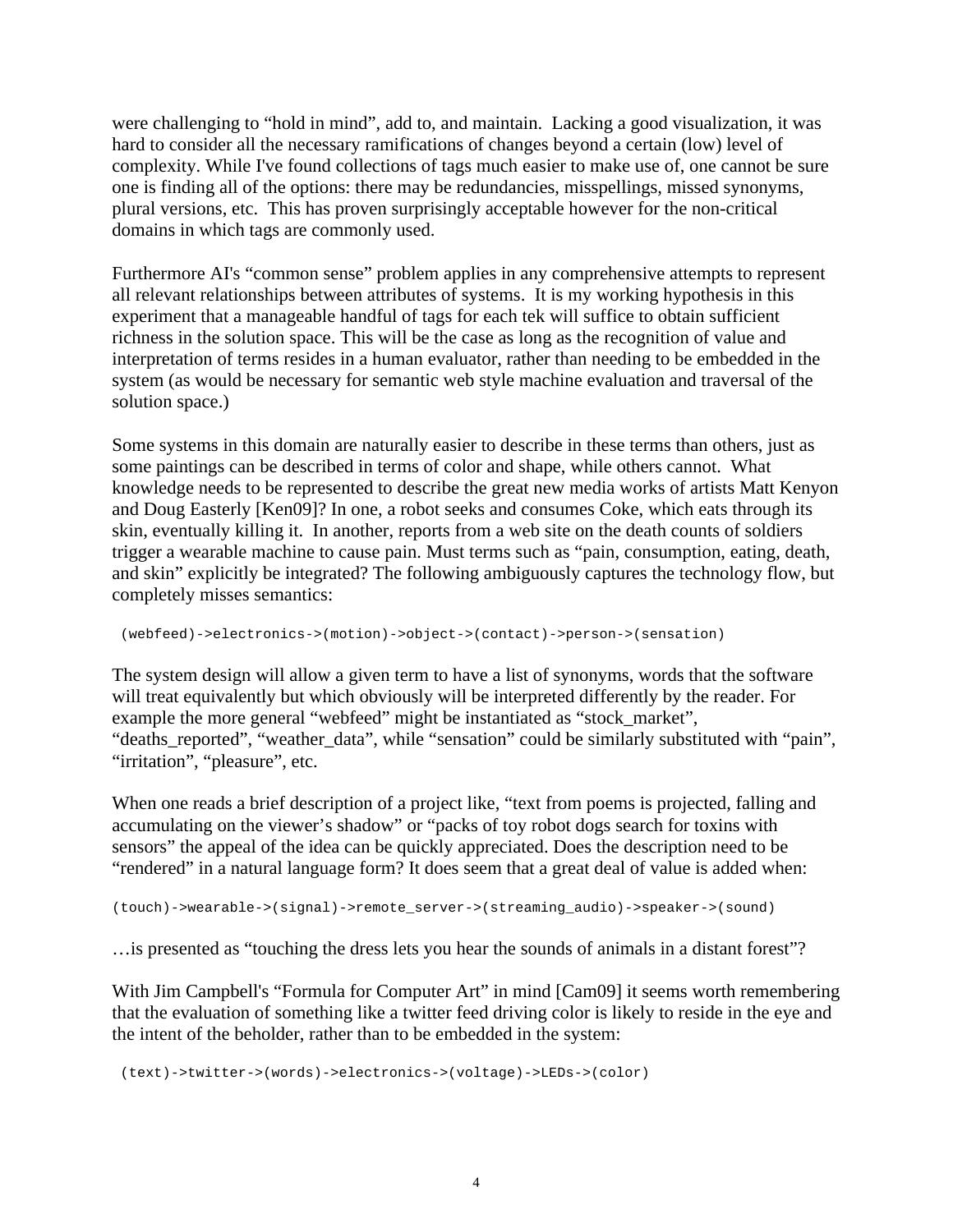So the question remains, can this space be rich enough, that it can serve as a useful creativity tool for assisting an artist or designer? Current random examples generated from the solution space include system descriptions which require domain expert knowledge to evaluate and leave much room for interpretation:

```
 (text)->print_on_demand->(surface)->conductive_thread
 (paper)->thermo_ink->(visual)->robot->(gesture)->wearable
 (color)->script->(number)->drawing->(drawing)->person->(gaze)->mocap
 (heat)->spime->(sns)->webpage->(feed)->infovis->(shape)->jitter
 (audio)->msp->(number)->infovis->(shape)->avatars->(gaze)->person
```
Once such a list of system descriptions is presented, the *interface* for interactively evolving descriptions simply requires the ability to select the most promising candidate individuals. The more difficult work of producing offspring generations via mating and mutating the selected "fittest" system descriptions will be discussed below.

The unconstrained art+design domain seems an ideal starting place for an investigation such as this, given its rich/smooth solution spaces that will hopefully make for easy to traverse high fitness regions of design space. I would expect highly constrained domains such as engineering to be more challenging, whereas fields such as writing might be even more appropriate.

## **Context: "The Street"**

Returning from the representation to the problem domain, how are social and cultural processes affecting human creativity? My awareness of current technological developments in this space continues to shift away from conference proceedings, books, and journals to contemporary social networking sources such as Twitter, link sites, and RSS feed readers. A great deal of the creativity I encounter in the world comes to my attention first via "Look at this!" messages from these various feeds. Its not that I've stopped using previous sources of information, it's rather that more often than not I've already heard about the bits that are relevant to me shortly after the information became available. The cultural shift that I'm most interested in pursuing for this work however is the shift in *where* and *when* this knowledge is acquired. Using smartphones with high resolution screens, fast network connections, and data "in the cloud", emerging developments tend to be absorbed, evaluated, and integrated continuously: walking down the street or hallway, in stopped freeway traffic, standing in a line, or during lunch.

While handheld computers are moving the context of our online interaction for shopping, coordinating travel plans, and social interaction, they do not seem to be having much impact on creative design processes. It's been well observed that that most of our interactions with computers (and more generally, media) are shifting from extended periods of time to small constant bursts of activity: we watch video clips on YouTube instead of hours of TV, skim blog headlines and summaries in RSS readers instead of reading newspapers and magazines, and communication via text message, Facebook, and Twitter is replacing lengthy phone conversations. But creative work remains an exception among computer-mediated activities.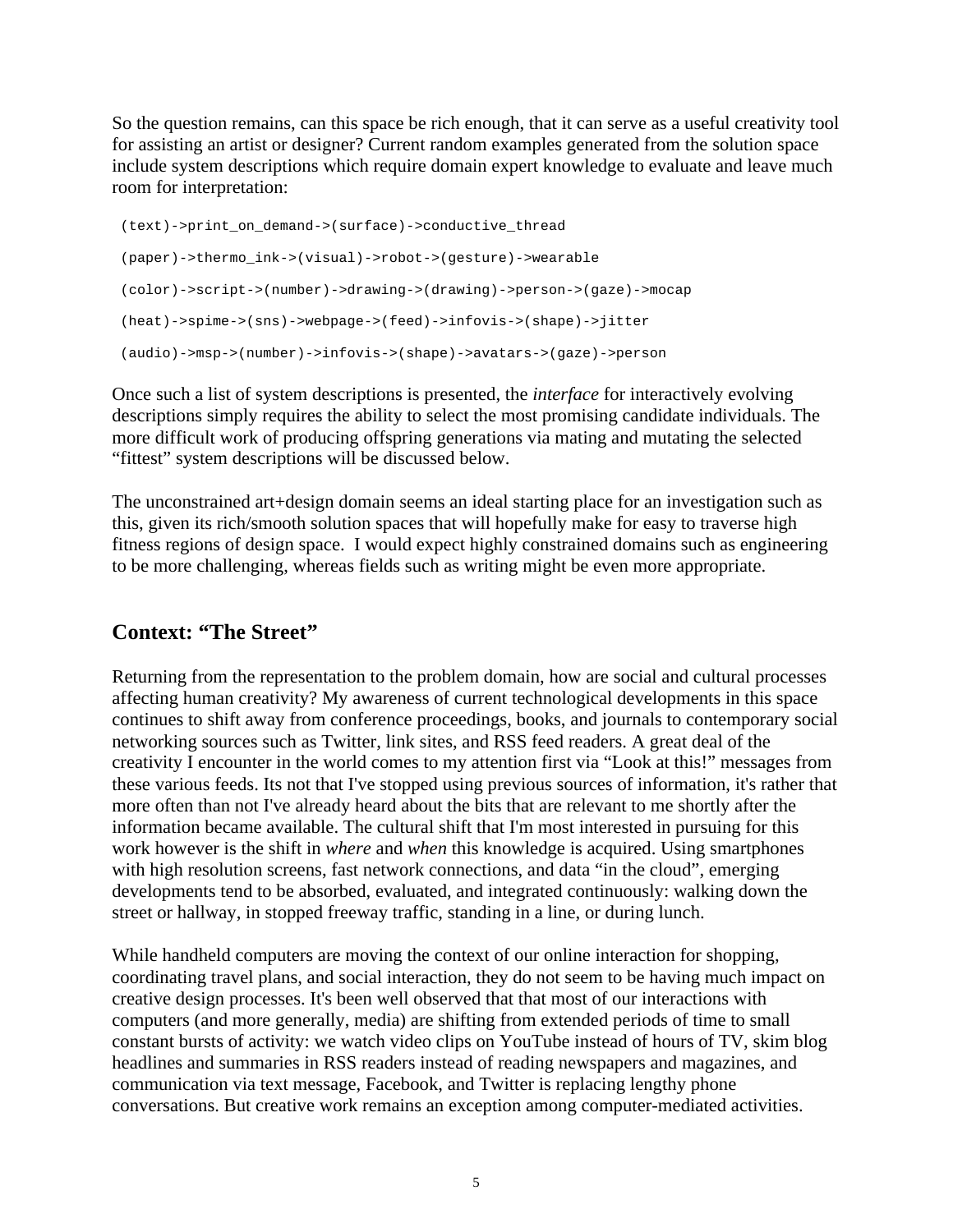Creativity is often seen as requiring a good span of focused solitary time. Computer design software interfaces require a table for our mouse and monitor. Our development tools are not designed for 30 seconds in the checkout line or for use while out for a stroll.

Many of us likely find it difficult to find blocks of four hours to sit in a quiet room and focus on work the way it seems we used to be able to. Activities we once spent hours on such as games, movies, reading, and writing - we still do, but for much shorter periods of often-interrupted time. For each activity we have switched to micro equivalents: interfaces that allow each of these to be done anywhere, in chunks of a few minutes. This is even more feasible as the devices we always carry increase in capabilities. This points to an opportunity for evolving emerging technology systems as data-mapping processes, exploring systems describable in handfuls of words, a length many of us commonly encounter and evaluate in micro-blogging Twitter or Facebook streams.

Our RSS feed and Twitter grazing can be viewed as creative tasks, with interfaces increasingly crafted for search, selection, and exclusion. As I follow new information sources and delete others, I am customizing a system that presents me with novel creations, applications, and combinations, tailored to my interests. My selection of which data-feeds to follow carves out the space of creative results I will see. If I choose to read Kirn's digital motion blog, I will see a different class of descriptions of emerging technological marvels than if I subscribe to the feed of someone interested in robots, or architecture, or wearables. I'm exploring the space of possibilities, but again whenever and wherever I happen to have a few moments. A significant part of system development involves this sort of design-by-selection paradigm that interactive evolutionary design provides. The interface needs are simple: displaying individual designs in a given solution space. The design-by-selection nature of interactive evolutionary design also provides a great deal of flexibility in terms of both centralization vs. distributed storage and computation. The embarrassingly parallel nature of the problem also yields benefits across storage, memory, and time, which is ideal for the limitations of a handheld device.

The social and cultural processes surrounding human creativity are shifting as the ability to rapidly and constantly *share* one's creative work, as well as review that of others, continues to increase. Usually new technologies are presented and evaluated for interest in a "display hierarchy": ideas are first reviewed as short text descriptions with keywords, e.g. in Twitter or RSS headlines. If they pique interest, a link can be followed to preview text and perhaps images. Additional curiosity might result in further investment of attention: watching video, running software, interaction, or perhaps commenting, or evaluating questions, or subscribing to an info feed. This can lead all the way to downloading or otherwise acquiring a product. Here are a few representative examples:

"@jbacker I'm thinking  $MAME + BeagleBoard + Pico Projector = retro$  gaming on-the-go/onthe-wall" –bjepson

"new work rendered on Amazon EC2 & candidate for large scale prints: http://is.gd/rAqL" -toxi

"playing with HTML5 + processing is w/ COTA Bus live views: www.bit.ly/dossier  $\&$ www.bit.ly/bigmap just select a route (no IE)" -th0ma5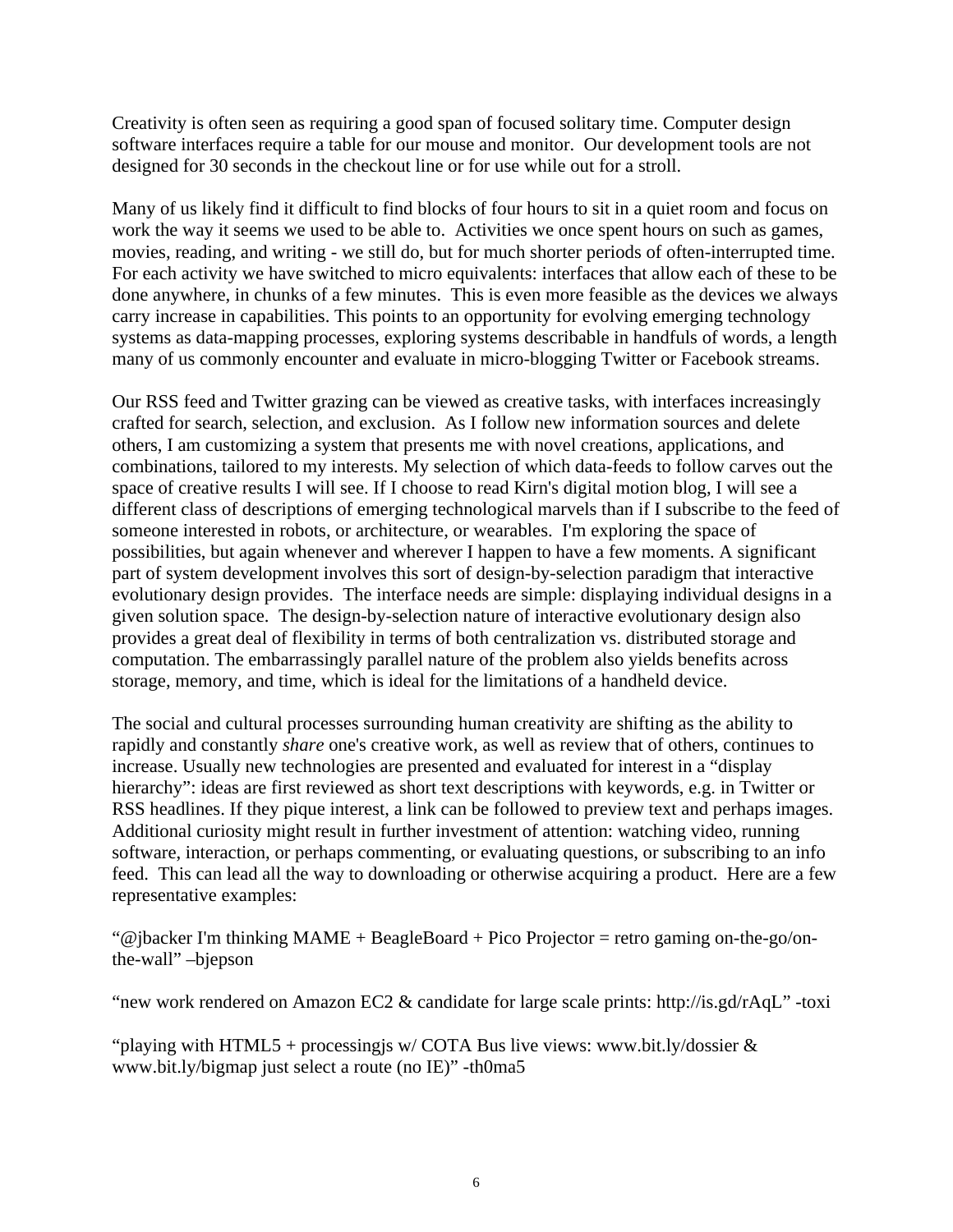"make real paper objects from models in secondlife" -ayou

"Biological Display with fluorescent Bacteria" -Processing Blogs

"access your 3D models on your iPhone, take a photograph of your surroundings, then place the 3D model in the photo" -Ponoko

These "elevator pitch" descriptions are enough to initially appreciate and evaluate the core of the idea. There has been a great deal of focus lately in particular on Twitter's 140 character limit, which seems to have dominated discussions about the power of conveying concepts concisely.

## **The Interactive Evolutionary Design System**

My implementation has started from a web-server script, accessible from any web browser. It relies on a minimal grammar for the systems generated. My primary emphasis is on making it easy to visually skim the system descriptions, using simple strings of words, as opposed to paragraphs of natural language. In the best case, I am striving for fast feedback: making it easy to browse many generations of system descriptions quickly, and making intermediate results non-precious and disposable. One example real system [Win09] could be described by:

(touch)->keyboard->(words)->mechanical\_turk->(image)->projector->(projection)

This might be automatically mutated by the system, most simply by changing one of its technologies: e.g., "voice recognition", or a "script" monitoring a web feed might be substituted for "keyboard" as an alternate means for generating "words":

```
 (speech)->voice_recognition->(words)->mechanical_turk...
 (web_feed)->script->(words)->mechanical_turk...
```
Given a set of technologies, the means for fitting them together will influence the perceived fitness of the space. If teks/types are randomly combined, the systems' fitness will be extremely low in general (with occasionally higher spikes). As the space is groomed to bring up the typical fitness, there will likely also be fewer surprises. Mutating interior teks and types is significantly more challenging. Of course the more we guard against relationships that "don't fit together", the less chance there is for surprise. As an example, web page navigation and a wireless Wii balance board are two teks that don't naturally "fit" together, but their association (via "surfing") in one project produced a high fitness interesting system [Sch09].

I am currently working on implementing mating and mutating of system descriptions. The difficulty of doing this is proportional to the desire to make the components fit together logically. While it's easy to generate random poor combinations: it takes more work to bias the system towards logical connections. A motion-tracking camera can't be used with a voice recognition module without intermediate components. On the other hand, just seeing "motion\_tracking + voice recognition" likely suggests thoughts of one activating the other. For my domain, I'm working to make the "teks" and "types" fit together instead of reading as so much Dada poetry, by trying to match their inputs and outputs. As with most genetic algorithms however, it'll probably be useful to allow a few "unfit" individuals into the population.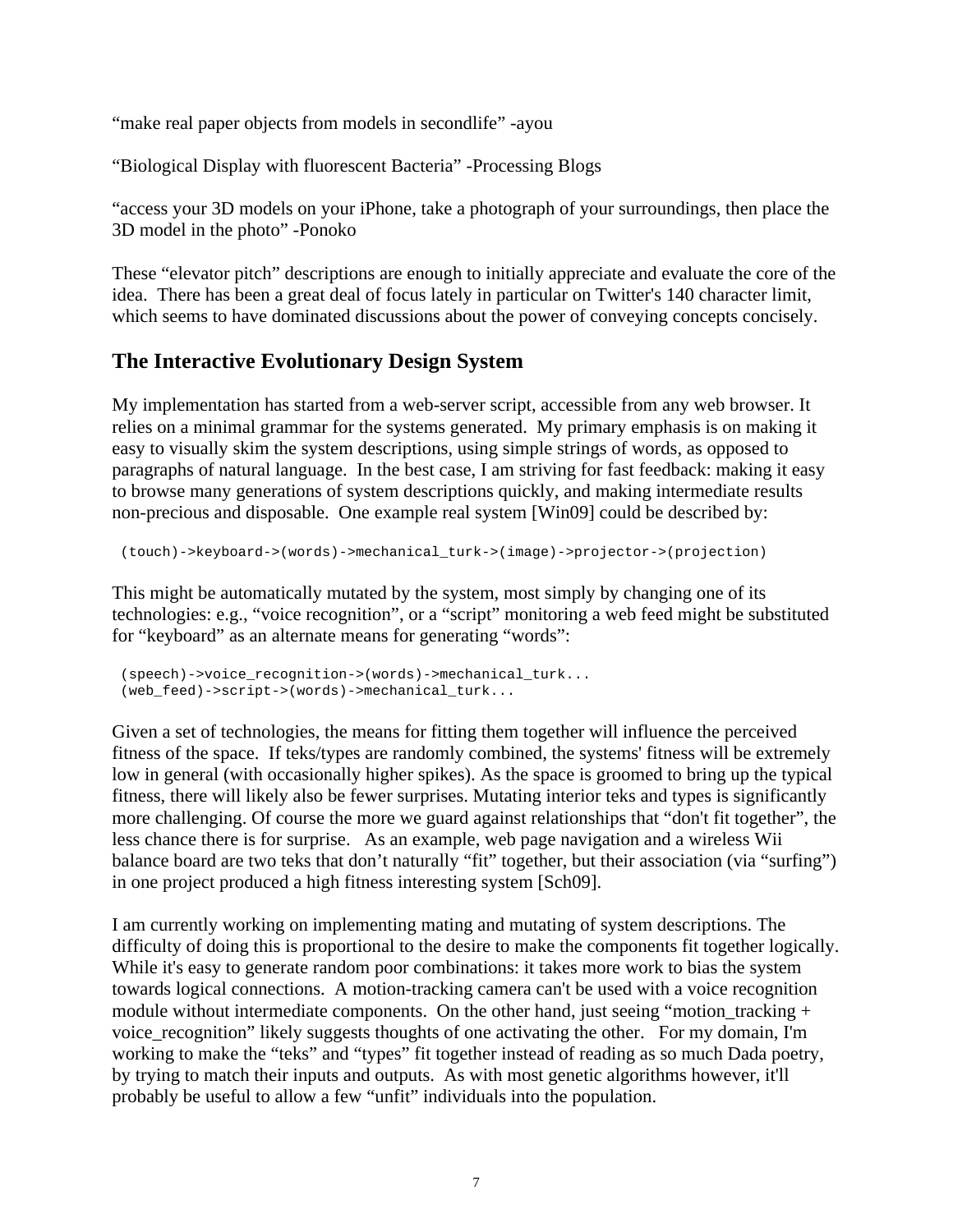When mating two systems with technologies linked by matching data types, if a standard crossover is attempted naively, there will be issues grafting the head of one system arbitrarily to the tail of the other. Ideally they would match, or another input/output pair could be selected, but more likely, one or more additional teks will need to be inserted to bridge the gap between different data-types. This initially appears analogous to classical AI rule-based planning, or theorem proving, in which a chain of "rules" must be found and applied to get from the current state to some desired later state. Given the necessarily short length of these system descriptions as dictated by the target interface constraints, I'm optimistic that such searches will be limited to sets of only one or two teks.

#### **Beyond Text**

The use of interactive evolutionary design for system development is relying upon text based description display initially, but my intent is to provide automated linking to images and resources corresponding to the tek and type components, to provide resources for *implementing* proposed systems. Ultimately I aspire to generate diagrams, as well as interactive prototypes.

The easier part of this task will be the generation of links to automate searching for the relevant combination of keywords describing the proposed system. Individual tek and type components can link to tutorials and reference materials for how to make use of them, or in some cases link to the sites where the software, hardware, services, or data can be acquired. Complimenting these information links will be publication links: a selected system proposal could be posted to one's network of contacts, who might provide feedback and pointers to further resources (e.g., via Twitter.)

More complex system representations could be pursued beyond text. Much as with more traditional design processes, ideas are first sketched out with minimal commitment of resources and at a high level with little details. Those possibilities that seem most promising can be considered in further depth, requiring a correspondingly greater amount of resources including attention, computation, and time. In visual evolutionary design systems this is sometimes implemented in terms of resolution: one starts with thumbnails, then might request a subset of individuals to be rendered at a higher resolution for more detailed inspection. System descriptions can be converted into system diagrams using procedural drawing and layout software. They might also generate interactive prototypes by converting these diagrams into data-handling components in the way that network data flow interfaces (like Max/MSP/Jitter [Cyc09]) produce "system diagrams" that actually accept, process, and output data according to shared interfaces. Environments like Processing and Houdini also make it relatively easy to "glue" together different technical components like sensor input, 3D graphics, sound generation and manipulation, etc. into functional systems.

While there is a long history of formal research into the generation and control of visual and interactive systems from natural language descriptions (e.g., [Coy01] and in classical AI planning), the spirit of this work is more inline with the goals of the handheld game "Scribblenauts" in which a seemingly impossible number of words can be written and combined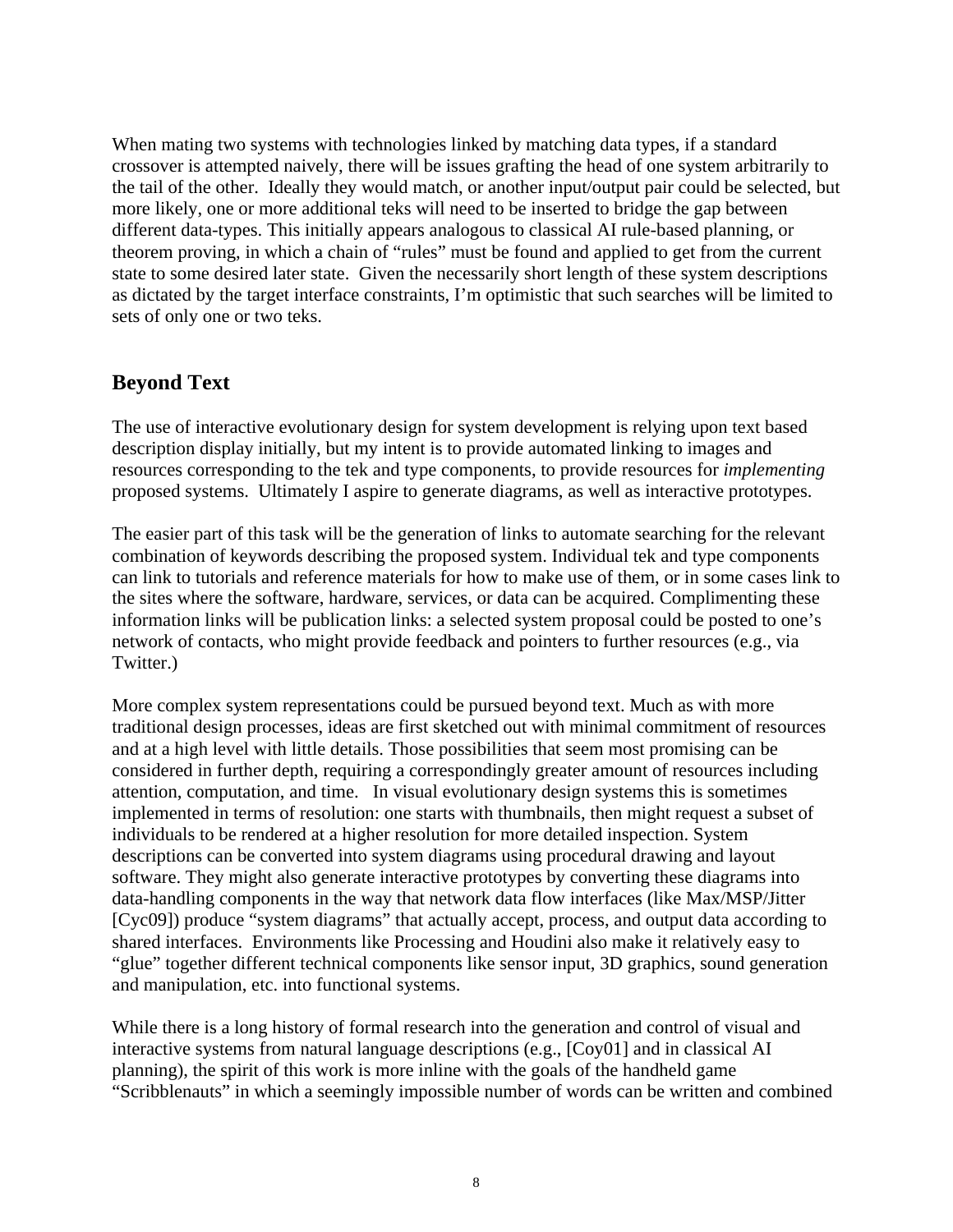to create functional game elements [5th09]. Their description reads, "This game is all about experimentation, imagination and endless replay value. Think of any person, place or thing, write it down, and watch it come alive! Write Anything, Solve Everything!"

#### **Conclusion**

Several important challenges in the field of evolutionary design apply here: How might we visualize the solution landscape and its fitness? How can we improve the interface for sculpting an evaluated solution landscape? Is this framework applicable to other domains? I primarily envision possibilities for the humanities, comparing and contrasting sets of ideas in related, complex bodies of work.

I view this approach as *making* both for and on "the street". Kevin Kelly writes, "...stuff as it is actually used, and not how its creators planned on it being used. As William Gibson said, *The Street finds its own uses for things*." [Kel09] A quarter century after Gibson wrote of the street, he now writes online throughout the day in small bits on Twitter. I now can make use of his ideas about technology minutes after he writes them, wherever I might be when I read them.

When Gibson first mentioned the street, I was a teen, and was coding my first generative software. As I was thirteen, my software naturally created dungeon worlds with magic monsters, explored by procedurally generated warriors seeking treasure. While I remember these worlds vividly, they were displayed to me only as short text descriptions. In the same way that Hitchcock was famously more interested in constructing the script than shooting it, similarly, I find the creativity involved in evolving the ideas more fascinating than debugging the wiring. In evaluating the relevance of such applications, the relationship between creativity and play should perhaps be reconsidered.

# **References**

[5th09] 5th Cell, "Scribblenauts", http://www.scribblenauts.com, accessed June 25, 2009.

[Cam09] Campbell, J. Formula for Computer Art. http://www.jimcampbell.tv/formula/, accessed June 25, 2009.

[Coy01] Coyne, B. and R. Sproat. "WordsEye: An Automatic Text-to-Scene Conversion System." In SIGGRAPH 2001, pages 487 – 496. ACM SIGGRAPH, Addison Wesley, 2001.

[Cyc09] Cycling '74. "Max/MSP/Jitter", http://www.cycling74.com, accessed June 25, 2009.

[Kel09] Kelley, K. "Street Use", http://www.kk.org/streetuse/, accessed June 25, 2009.

[Ken09] Kenyon, M. and D. Easterly. "SWAMP website", http://www.swamp.nu/, accessed June 25, 2009.

[Sch09] Schneider, D. "Nintendo Wii balance board: Surfing the Internet", http://edutechwiki.unige.ch/en/Nintendo\_Wii\_balance\_board#Surfing\_the\_Internet, accessed June 25, 2009.

[Shi09] Shirky, C. "Ontology is Overrated: Categories, Links, and Tags", http://www.shirky.com/writings/ontology\_overrated.html, accessed June 25, 2009.